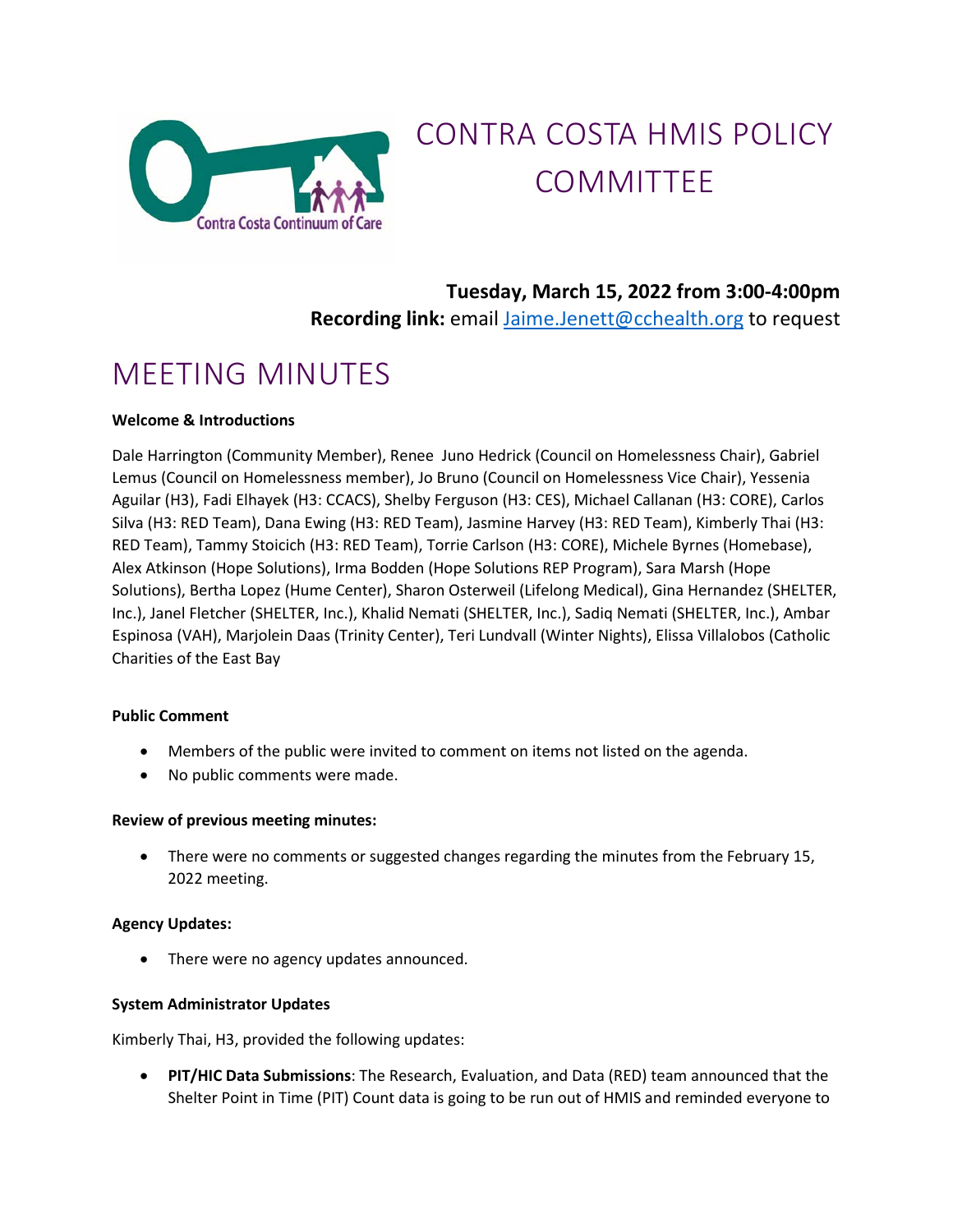confirm and submit Monthly Enrollment Reports to H3RedTeam@cchealth.org. Kimberly also reminded agencies that have not submitted the Housing Inventory Count data via Google, to do so by the deadline on March 16<sup>th</sup>, 2022.

• Kimberly stated that HMIS invoices for 2021-2022 will be sent to agencies through the Finance Department or the Agency Administrator by the end of March. There is a new rate of \$259.65 per license per year after March 1st.

#### **Systemwide Performance Report Findings:**

• Dana Ewing, H3, presented a few slides about the purpose, process, benefits, challenges, and parts of the system of the Department of Housing and Urban Development (HUD) Annual System Performance Measures (SPM). Dana gave an overview of how programming changed in response to COVID-19 and how this affected the performance measures. A few data graphs as comparison for years 2019-2020 vs. 2020-2021 were shown with length of time the total of individuals stayed in emergency shelters, average number of bed nights as well as length of time homeless people enrolled in EH, TH, and RRH. Dana encouraged people to reach out to her for feedback or comments. The other performance measures looks at returns to homelessness data, number of people experiencing homelessness, income and job growth for years 2019-2020 vs. 2020-2021, and successful placement and housing retention. Dana stated that all data will be in the Annual Report and concluded the presentation by presenting the take-aways. H3 confirmed that this report did not include data from Care Centers or other Service-only Programs, and some portions did not include Outreach.

#### **Data Quality Reminders:**

- Tammy Stoicich from the RED Team did a live demonstration about client search, to remind service providers about the importance of doing a thorough search as there have been instances where staff have entered/duplicated client records. A resource material surrounding this topic will be shared after the meeting.
- Torrie Carlson from the RED team gave an overview about the status of the February monthly enrollment report submissions. Torrie announced that 45% of report submissions were received before or by the deadline, with 20% of these filled out correctly with no errors. 36% were received after the deadline, with 35% submitted with no errors. 19% have not yet been received. Some of the most common errors seen were missing exit dates, missing moving dates, missing VI-SPDATs, residence prior entry and housing status not aligning, and some program services not being entered.
- Kimberly Thai reminded everyone that H3 will be monitoring the data quality and monthly reports more closely in preparation for the Data Quality Monitoring Plan rollout. The DQMP is a supplemental document to the HMIS Policies and Procedure. A draft will be released soon to obtain feedback.